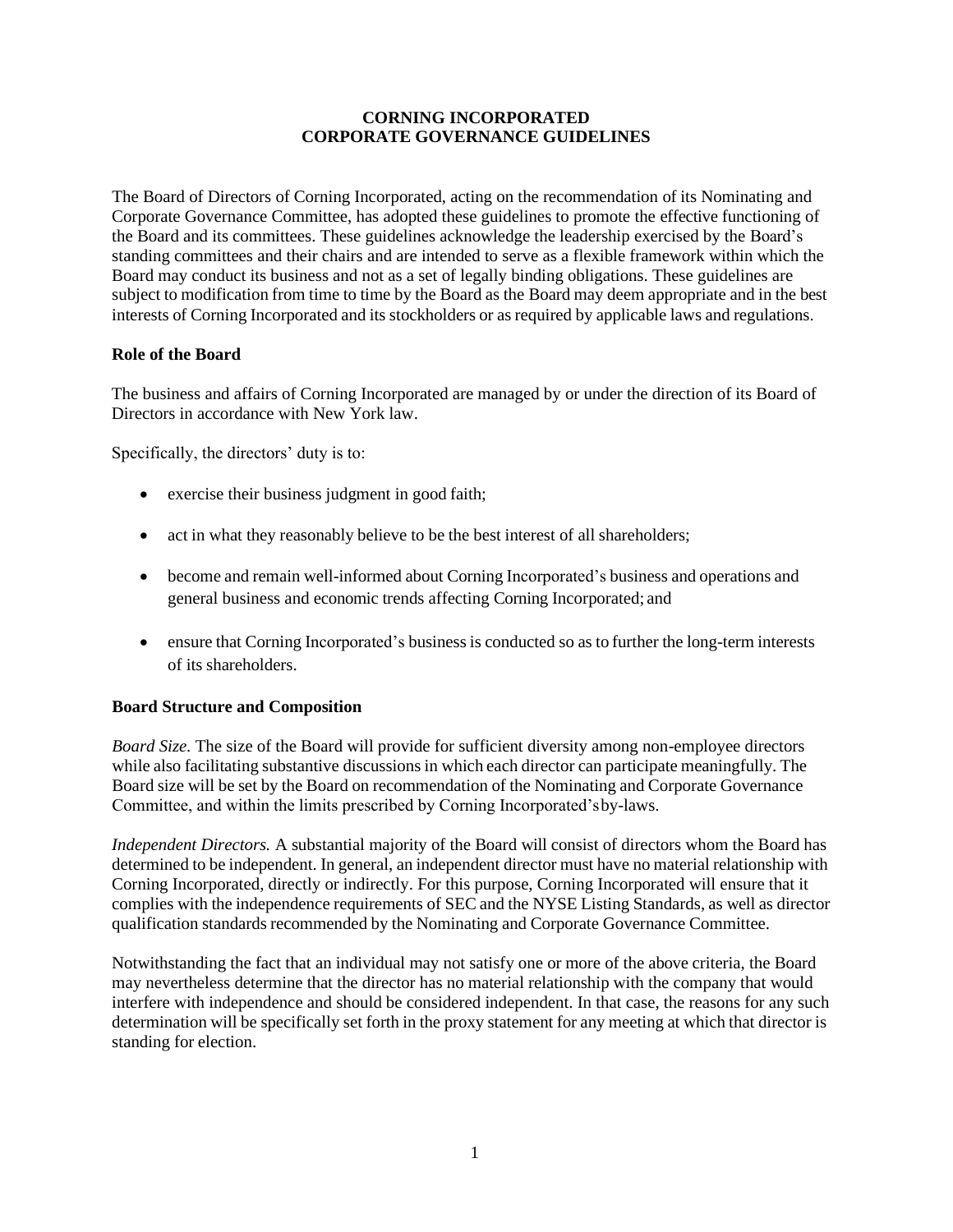*Chairman and CEO.* Currently, the Board believes it is appropriate for Corning Incorporated's Chief Executive Officer (CEO) also to serve as Chairman of the Board. However, the Board reviews the Board structure annually and retains the authority to separate those functions if it deems such action appropriate in the future.

*Lead Director.* If the Chairman is not an independent director, the independent directors shall designate from among them a lead independent director (Lead Director). The Board will designate and publicly disclose the independent director who will serve as Lead Director. The Lead Director's responsibilities include, but are not limited to: presiding at meetings of the Board at which the Chairman is not present, including executive sessions of the independent directors; serving as liaison between the Chairman and the independent directors; convening meetings of the non-employee directors when necessary and appropriate; meeting regularly with the CEO to provide feedback on director deliberations; consulting with the Chairman on matters relating to corporate governance; facilitating the CEO performance review and management succession planning reviews; and, participating in conversations with the company's shareholders.. The Lead Director, in advance of each Board meeting, provides comments, suggestions, and approval for the meeting schedule and timing, for each agenda, and for the types of information to be sent to the Board.

*Term Limits.* The Board believes that experience as a Corning Incorporated director is a valuable asset, especially in light of the size and global scope of the company's operations. Therefore, directors are not subject to term limits except as a result of reaching the Board's mandatory retirement age.

*Mandatory Retirement.* A director must retire from the Board at the annual meeting of shareholders following the director's 74th birthday. On the recommendation of the Nominating and Corporate Governance Committee, the Board may waive this requirement as to any Director if it deems a waiver to be in the best interests of the company.

*Other Directorships.* Recognizing the substantial time commitment required of directors, unless otherwise approved by the Nominating and Corporate Governance Committee: (a) an employee director of Corning will serve on the board of no more than two other public companies and (b) a non-employee director will serve on the board of no more than three other public companies. Each director will serve on the boards of other public and private companies and not-for-profit entities only to the extent that, in the judgment of the Nominating and Corporate Governance Committee, such services do not detract from the director's ability to devote the necessary time and attention to Corning Incorporated. The Nominating and Corporate Governance Committee will periodically review all directors' service on the boards of other public companies.

*Change in Status*. To avoid any potential for a conflict of interest, directors will not accept a seat on any additional public company board or any governmental position without first having the matter reviewed by the Nominating and Corporate Governance Committee.

In addition, a director will tender his or her resignation for consideration by the Nominating and Corporate Governance Committee in the event of retirement or other substantial change the director's employment or other significant responsibilities. If the Nominating and Corporate Governance Committee determines that the resignation should be accepted, the Committee will refer that recommendation to the Board.

*Failure to Receive Majority Vote*. Any incumbent nominee for director who does not receive the affirmative vote of a majority of the votes cast in any uncontested election must promptly offer to resign.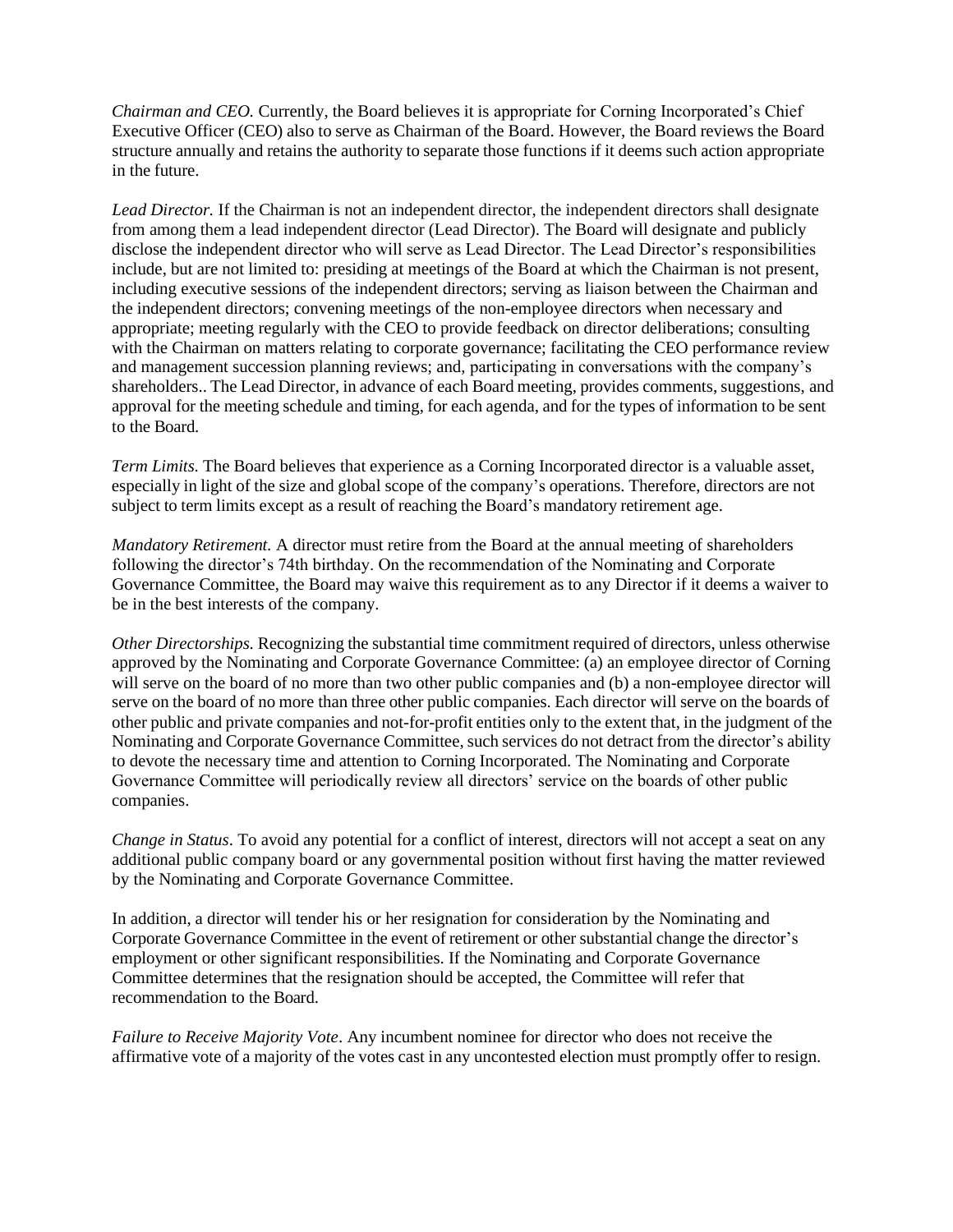The Nominating and Corporate Governance Committee will make a recommendation on the offer and the Board must accept or reject the offer and publicly disclose its decision and rationale.

### **Director Selection; Qualifications; Independence; Education**

*Director Candidates.* The Board, acting on the recommendation of the Nominating and Corporate Governance Committee, will nominate a slate of director candidates for election at each annual meeting of shareholders and will elect directors to fill vacancies, including vacancies created as a result of any increase in the size of the Board, between annualmeetings.

*Qualifications*. In connection with the selection and nomination process, the Nominating and Corporate Governance Committee will review the desired experience, mix of skills and other qualities to determine appropriate Board composition, taking into account the current Board members and the specific needs of the company and the Board. The Nominating and Corporate Governance Committee considers the following attributes of candidates for the Board of Directors: (1) relevant knowledge, diversity of background and experience in areas including business, finance, accounting, science and technology, marketing, manufacturing, operations, international business, government, and human capital management; (2) personal qualities of leadership, character, judgment and whether the candidate possesses a reputation in the community at large of integrity, trust, respect, competence and adherence to the highest ethical standards; (3) roles and contributions valuable to the business community and ability to act on behalf of shareholders; and (4) whether the candidate is free of conflicts and has the time required for preparation, participation and attendance at meetings. Final approval of a candidate is determined by the full Board.

*Diversity.* In addition, the Nominating and Corporate Governance Committee seeks to achieve diversity within the Board and adheres to the company's philosophy of maintaining an environment free from discrimination on the basis of race, color, religion, sex, sexual orientation, gender identity, age, national origin, disability, veteran status or any protected category under applicable law. This process is designed to provide that the Board includes members with diverse backgrounds, skills and experience, including appropriate financial and other expertise relevant to the business of the company. Accordingly, the Nominating and Corporate Governance Committee is committed to actively seeking out highly qualified women and minority candidates, as well as candidates with diverse backgrounds, skills and experiences, to include in the pool from which Board nominees arechosen.

*Independence*. The Board adopted a formal set of director qualification standards under the NYSE Listing Standards approved by the SEC concerning determination of director independence. To be considered independent, a director must be determined by resolution of the Board after due deliberation, to have no material relationship with the company other than as a director. In each case, the Board will broadly consider all relevant facts and circumstances and apply the followingstandards:

- 1. A director will not be independent if within the preceding three years: (a) the director was employed by the company or any of its subsidiaries; (b) an immediate family member of the director was an executive officer of the company; (c) the director was employed by or affiliated with the company's independent internal or external auditor; (d) an immediate family member of the director was employed in a professional capacity by the company's independent internal or external auditor; or (e) an executive officer of the company was on the board compensation committee of a second company that employed either the director or an immediate family member as an executiveofficer.
- 2. A director will not be independent if within the preceding three years: (a) the director has received, or has an immediate family member who has received, during any twelvemonth period within the last three years, more than \$120,000 in direct compensation from the listed company, other than director and committee fees and pension or other forms of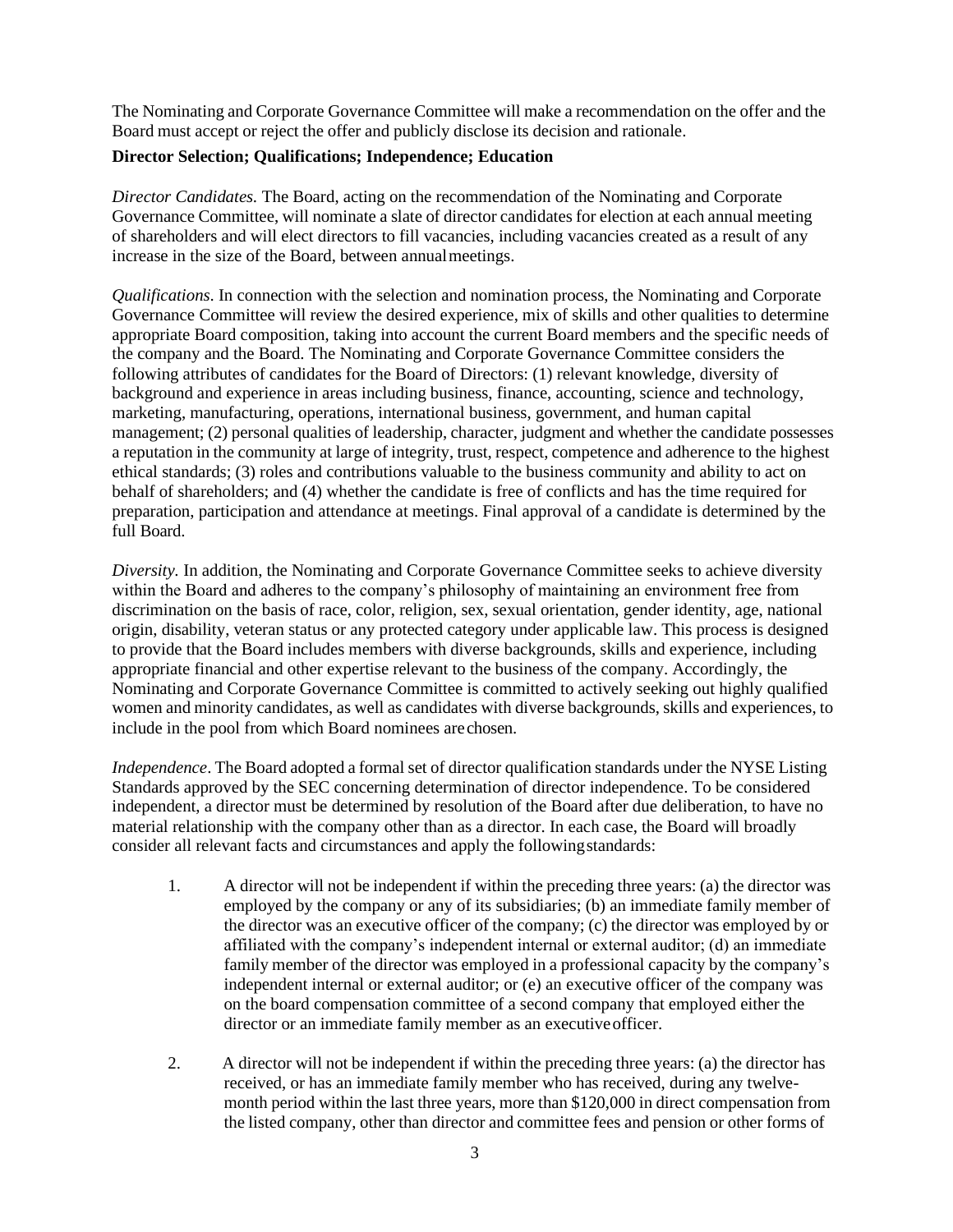deferred compensation for prior service (provided such compensation is not contingent in any way on continued service); (b) the director is a current partner or employee of a firm that is the listed company's internal or external auditor, or the director has an immediate family member who is a current partner of such a firm, or the director has an immediate family member who is a current employee of such a firm and personally works on the listed company's audit or the director or an immediate family member was within the last three years a partner or employee of such a firm and personally worked on the listed company's audit within that time; (c) the director or an immediate family member is, or has been with the last three years, employed as an executive officer of another company where any of the listed company's present executive officers at the same time serves or served on that company's compensation committee; or (d) the director is a current employee, or an immediate family member is a current executive officer, of a company that has made payments to, or received payments from, the listed company for property or services in an amount which, in any of the last three fiscal years, exceeds the greater of \$1 million, or 2% of such other company's consolidated gross revenues. The Board shall consider the materiality of any such relationships, even if they are below the dollar thresholds. "Immediate family member" includes a person's spouse, parents, children, siblings, in- laws, and anyone (other than employees) who shares such person's home. Materiality for this purpose will be evaluated both from the standpoint of Corning Incorporated and from the standpoint of the director or the persons or entities with which the director is affiliated.

- 3. If the relationship is below the dollar thresholds in set forth in Section 2 above, the determination of whether such relationship is material or not (and whether a director is independent or not) shall be made by those directors on the Board who satisfy the independence guidelines.
- 4. For independence, all directors must deal at arms' length with the company and its subsidiaries and disclose circumstances that are material to the director if they might be viewed as a conflict of interest.

*Orientation.* New directors will receive a comprehensive orientation from responsible executives regarding Corning Incorporated's business and affairs, including written materials, meetings with key management and visits to facilities.

*Continuing Education.* Reviews of aspects of Corning Incorporated's operations will be presented by responsible executives from time to time as part of the agenda of regular Board meetings. As appropriate, directors will have opportunities for additional educational sessions on matters relevant to Corning Incorporated and its business.

#### **Board Meetings and Director Responsibilities**

*Functions of the Board*. In addition to its general oversight of management, the Board also performs a number of specific functions, including:

- selecting, evaluating and compensating the CEO/senior management,
- reviewing and monitoring fundamental financial and business strategies and major corporate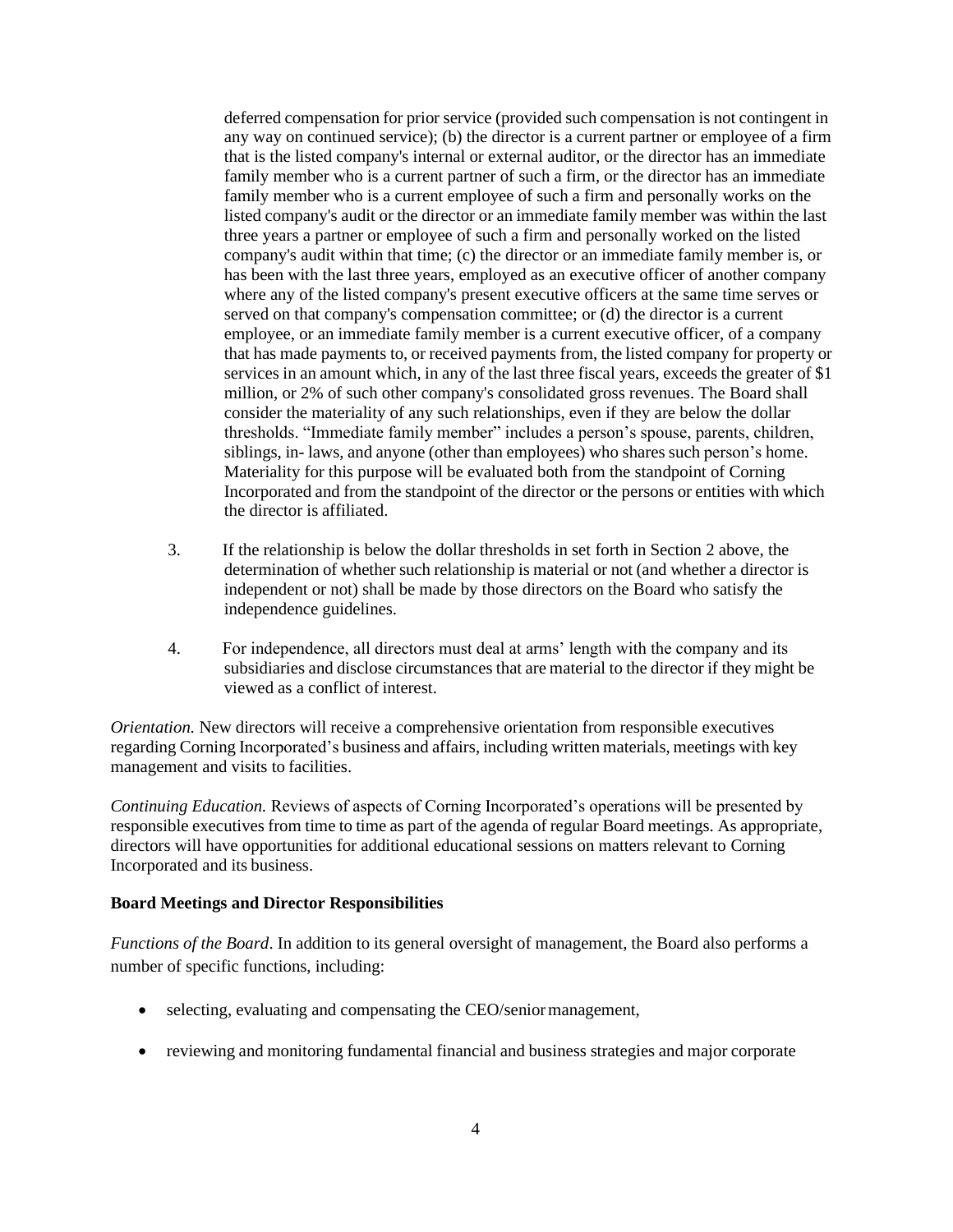actions,

- assessing major risks facing the company, and
- ensuring integrity of financial statements, compliance with laws and ethics, among other functions.

*Number of Meetings.* The Board will meet no less than four times per year. In addition, special meetings may be called from time to time as determined by the needs of the business

*Agenda and Briefing Material.* An agenda for each Board meeting and briefing materials will, to the extent practicable in light of the timing of matters that require Board attention, be distributed to each director prior to each meeting. Briefing materials should be concise and yet sufficiently detailed to permit directors to make informed judgments. The Chairman, after consultation with the Lead Director, will normally determine the agenda for Board meetings, but any director may request the inclusion of particular items. Meeting Attendance. It is expected that each director will make every effort to attend each Board meeting, each annual meeting of shareholders, and each meeting of any committee on which he or she sits. Attendance in person is preferred but attendance by video- or teleconference is permitted when necessary under the circumstances.

*Director Preparedness.* Each director should be familiar with the agenda for each meeting, should have carefully reviewed all other materials distributed in advance of the meeting, and should be prepared to participate meaningfully in the meeting and to discuss all scheduled items of business.

*Confidentiality.* The proceedings and deliberations of the Board and its committees are confidential. Each director will maintain the confidentiality of information received in connection with his or her service as a director.

### **Non-employee Director Executive Sessions**

Our non-management directors meet at regularly scheduled executive sessions without management. The Lead Director or other non-employee director as chosen by the Board will preside at the executive sessions and will be disclosed in the proxy statement per the NYSE Listing Standards. Any nonemployee director may raise issues for discussion at an executivesession.

### **Board Evaluation**

Annually, the Board will evaluate its performance and effectiveness as a Board, as well as the performance and effectiveness of its committees, and will abide by NYSE Listing Standards for selfevaluation for selected Committees.

### **Committees**

*Committees.* The Board will appoint from among its members an executive committee and other committees it determines are necessary or appropriate to conduct its business. Currently, the standing committees of the Board are the Executive Committee, Audit Committee, Nominating and Corporate Governance Committee (which serves as the nominating and corporate governance committee within the meaning of the New York Stock Exchange rules), Compensation Committee, Corporate Relations Committee, Finance Committee, and Information Technology Committee.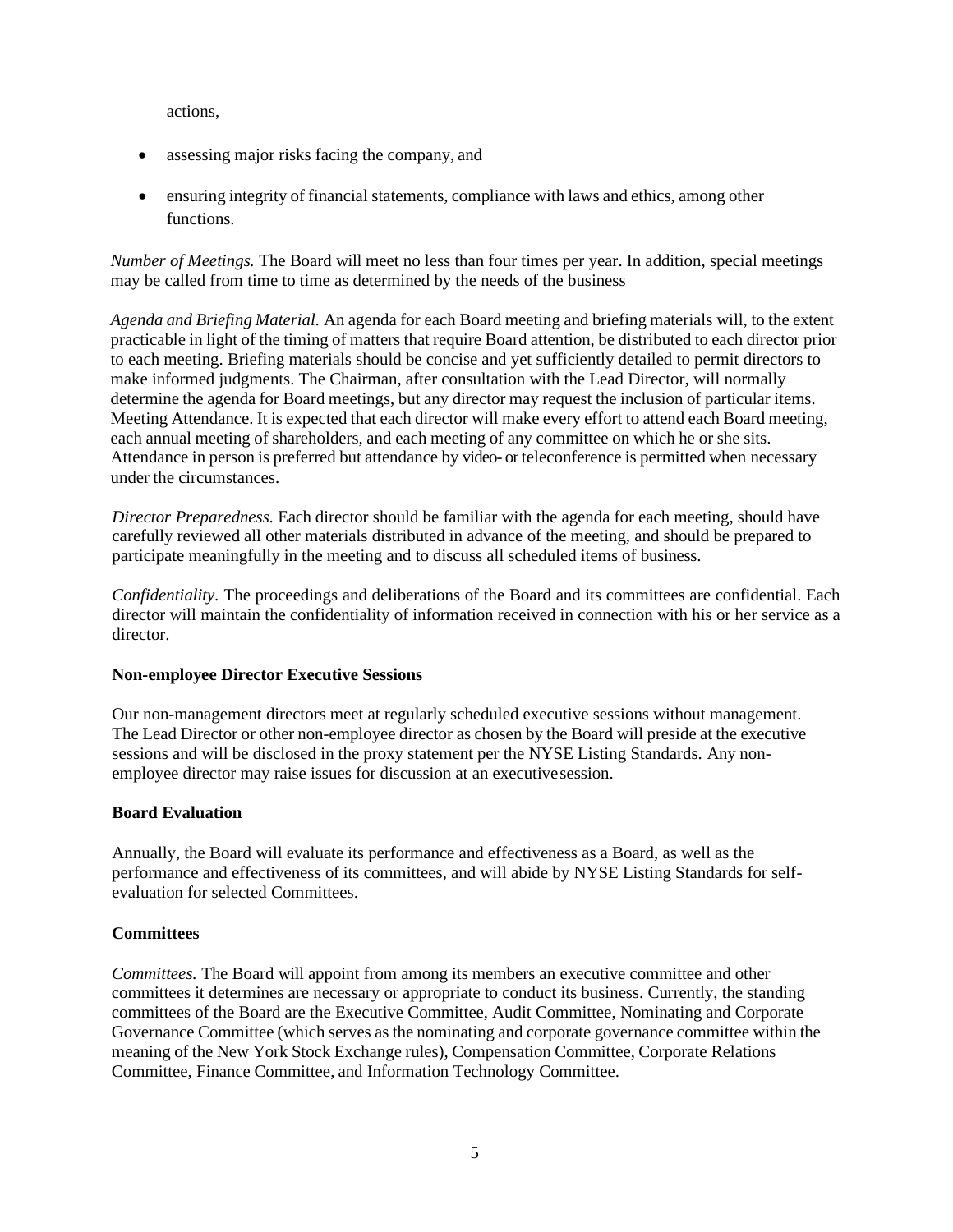*Committee Composition.* The Nominating and Corporate Governance Committee, Audit Committee, and Compensation Committee will consist solely of independent directors. With the exception of the Executive Committee where the Chairman of the Board will be the Chair, the Nominating and Corporate Governance Committee will recommend committee Chairs to the Board for approval.

In addition:

- the membership of the Audit Committee must meet such additional requirements as may apply under the rules of the New York Stock Exchange and the Securities and Exchange Commission;
- the membership of the Compensation Committee must meet such additional requirements as may apply under the rules of the New York Stock Exchange and must qualify as an independent "non-employee directors" for purposes of Rule 16b-3 of the Securities Exchange Act of 1934; and no member of the Compensation Committee may be part of a compensation committee interlock within the meaning of Regulation S-K of the Securities and Exchange Commission.

*Committee Charters.* Each of the committees will have a written charter setting forth its responsibilities if they are not stated in the company's by-laws. Charters will be adopted by the Board based on the recommendation of the applicable committee.

*Committee Self-evaluation.* Annually, each of the Board committees will conduct an evaluation of its performance and effectiveness and will consider whether any changes to the committee's charter are appropriate.

*Committee Assignments.* Membership of each committee will be determined by the Board on the recommendation of the Nominating and Corporate Governance Committee. Consideration will be given to rotating committee memberships periodically.

*Committee Reports.* The Chair of each Board committee will report to the full Board on the activities of his or her committee, including the results of the committee's self-evaluations and any recommended changes to the committee's charter.

# **CEO Performance Review**

At least annually, the Lead Director will lead an executive session of the non-employee directors to review the performance of the CEO in light of Corning's goals and objectives. The non-employee directors will meet annually with the CEO to receive his or her recommendations concerning such goals.

### **Management Succession Planning and Performance Review**

At least annually, the Board will review and approve succession plans for the CEO and other senior executives. Succession planning will address both succession in the ordinary course of business and contingency planning in case of emergencies or unforeseen events. To assist the Board, the CEO will annually provide the Board with an assessment of senior managers and of their potential to succeed him or her. The CEO will also provide the Board with an assessment of persons considered potential successors to certain senior management positions.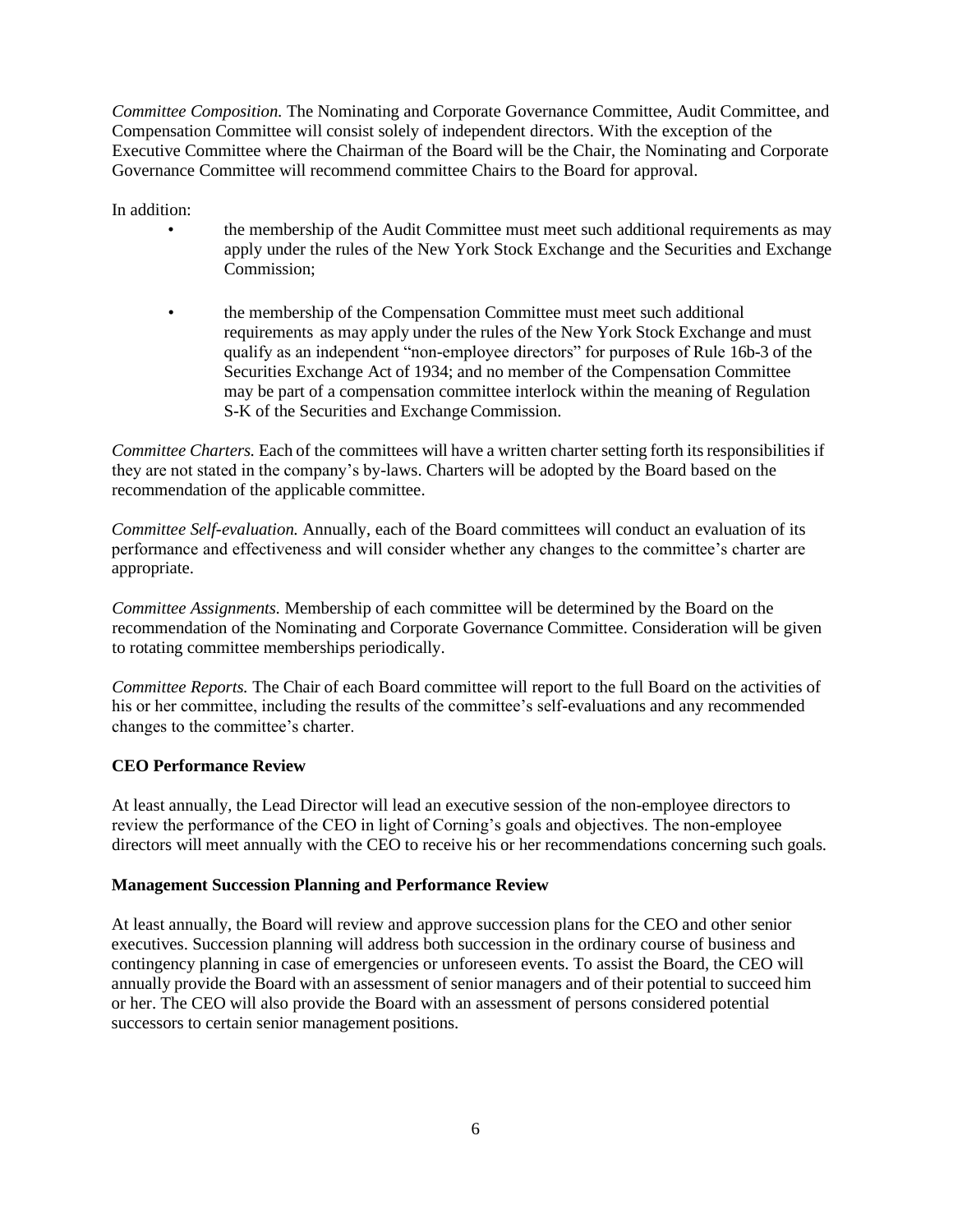The function of the Board in monitoring the performance of senior management is fulfilled by the presence of outside directors who have a substantive knowledge of the business. The Board will select the senior management team, which is charged with the conduct of the company's business. Having selected the senior management team, the Board will act as an advisor to senior management and ultimately monitor its performance. The Compensation Committee also is responsible for setting performance goals and compensation for the direct reports to the CEO. These decisions will be approved or ratified by action of the non-employee directors of the Board at a meeting or executive session.

#### **Board Resources**

*Access to Employees.* Non-employee directors will have full access to the senior management and other employees of Corning Incorporated. The Board expects that there will be regular opportunities for directors to meet with the CEO and other members of senior management in Board and committee meetings and in other formal or informal settings.

*Authority to Retain Advisors.* It is normally expected that information regarding the company's business and affairs will be provided to the Board by Corning Incorporated management and staff and by the company's independent auditor. However, the Board and each committee have the authority to retain such outside independent advisors, including accountants, legal counsel, or other experts, as it deems appropriate. Non-employee directors will have full access to such outside independent advisors to ask questions regarding Corning Incorporated. The fees and expenses of any such advisors will be paid by Corning Incorporated.

### **Code of Conduct; Code of Conduct for Directors and Executive Officers**

Corning Incorporated has adopted a comprehensive "Code of Conduct" that applies to all directors and employees of the company and has supplemented the Code of Conduct with a "Code of Conduct for Directors and Executive Officers." These standards include policies calling for strict observance of all laws applicable to Corning Incorporated's business and describes conflicts of interest policies which, among other things, requires that directors and executive officers avoid any conflict between their own interests and the interests of the company in dealing with suppliers, customers, and other third parties, and in the conduct of their personal affairs, including transactions in securities of the company, any affiliate, or any nonaffiliated organization. Each director and executive officer is expected to be familiar with and to follow these policies to the extent applicable tothem.

### **Policy on Transactions with Related Persons**

The Board has adopted a written policy requiring that any transaction (a) involving the company (b) in which one of our directors, nominees for director, executive officers, or greater than 5% shareholders, or their immediate family members, have a direct or indirect material interest and (c) where the amount involved exceeds \$120,000 in any fiscal year, be approved or ratified by a majority of independent directors of the full Board or by a designated committee of the Board. The Board has designated the Nominating and Corporate Governance Committee with responsibility for reviewing and approving any such transactions.

In determining whether to approve or ratify any such transaction, the independent directors or relevant committee must consider, in addition to other factors deemed appropriate, whether the transaction is on terms no less favorable to the company than those involving unrelated parties. No director may participate in any review, approval or ratification of any transaction if he or she, or his or her immediate family member, has a direct or indirect material interest in thetransaction.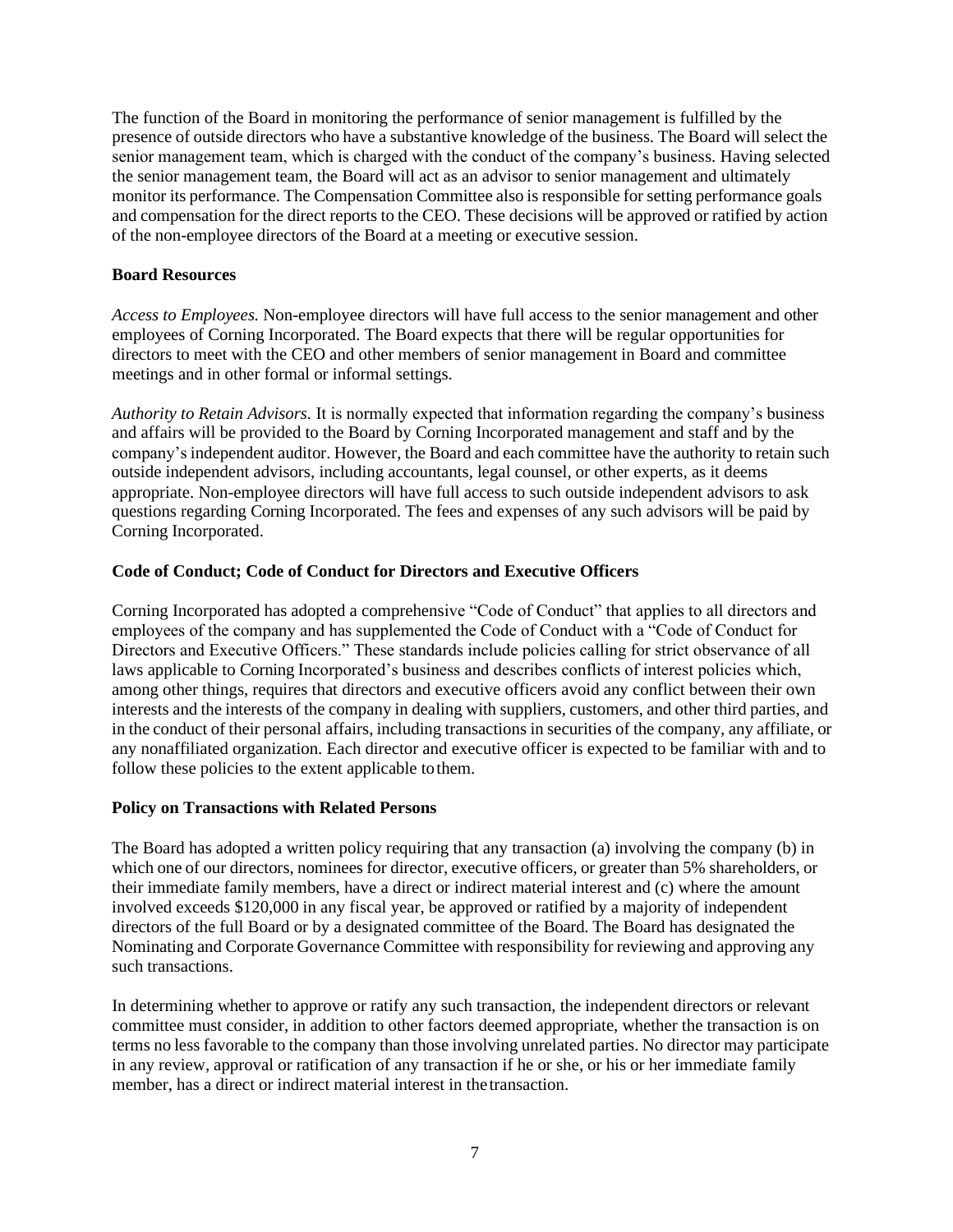#### **Communication by Interested Parties with the Non-employee Directors**

The Nominating and Corporate Governance Committee will maintain procedures for interested parties to communicate directly with the non-employee directors. The Board believes that it is management's role to speak for the company. These procedures will be published in the proxy statement for each annual meeting of shareholders and posted on Corning Incorporated's Internetsite.

In the fall of 2015, our Board adopted the principles embodied in the Shareholder-Director Exchange (SDX) Protocol, as a guide for effective, mutually beneficial engagement between shareholders and directors.

### **Corning Incorporated Non-Employee Director Compensation**

Compensation for non-employee directors will be determined by the independent members of the Board on the recommendation of the Compensation Committee and will be reviewed annually at a minimum. Nonemployee director compensation will be set at a level that is consistent with market practice, taking into account the size and scope of the company's business and the responsibilities of its directors. In considering benefits and compensation of non-employee directors, the Board will consider whether questions regarding directors' independence may be raised by any compensation that would be considered non-customary, or the company providing indirect forms of compensation or benefits to a director or any substantial charitable contributions to organizations in which a director is affiliated.

#### **Non-employee Director Stock Ownership Requirements**

Within five years of joining the Board, each non-employee director will own stock in the company with a value of at least five times the annual cash retainer paid to such director. Non-employee directors have up to three years to return to this required stock ownership level if the company stock price drops by over twenty percent in any calendar year.

#### **Management Stock Ownership Requirements**

These requirements shall apply to members of the company's Senior Leadership Team, which includes named executive officers (each, a "Senior Manager"). However, in the event a Senior Manager is a citizen or resident of a country where the company settles equity compensation in cash only, then these requirements will not apply to that Senior Manager.

Each Senior Manager, within five years of hire as or promotion to Senior Manager, will own stock in the company with a value of at least the following levels:

- Chief Executive Officer six times annual salary
- All other Senior Managers three times annual salary

If the company stock price drops by twenty percent or more between two consecutive review dates, and such price drop causes a Senior Manager to fall below the applicable ownership level, such Senior Manager have up to two years to return to this required stock ownership level.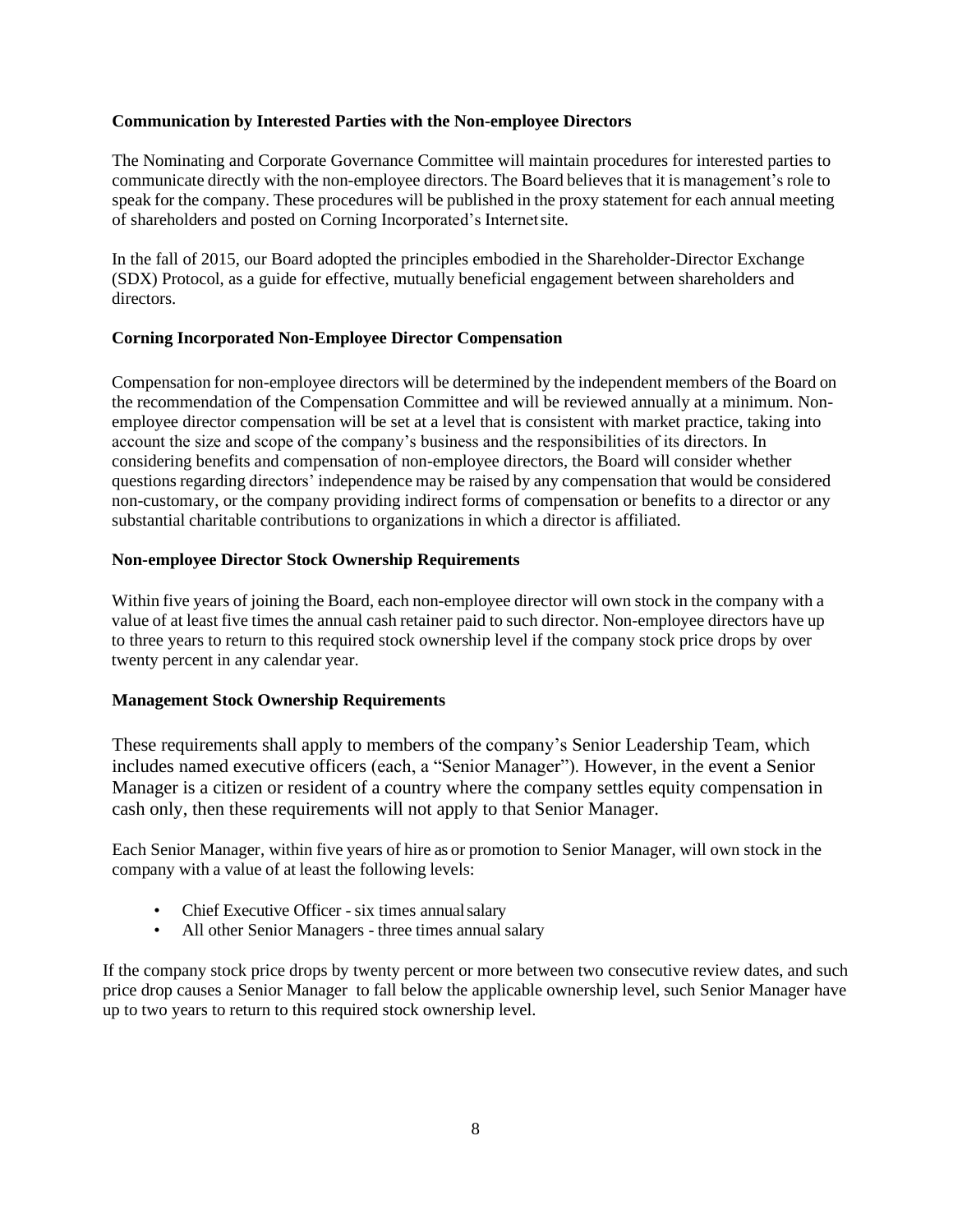*Stock Ownership Calculation. Ownership is reviewed the first business day of April each year.* The following are included for determining share ownership:

- Shares owned either individually or jointly with his or her spouse and/or children
- Shares held in the Company 401(k) Plan
- Share units held in the nonqualified Supplemental Investment Plan
- Earned but unvested restricted stock or RSUs (adjusted for shares expected to be withheld for taxes (using a 47% tax rate) at vesting)

Unexercised stock options *do not* count as actual ownership until exercised, converted to shares, and held. Performance Share Units (PSUs) do not count as actual ownership until shares are earned, converted to shares and held.

#### **Bonus Recoupment Policy**

The Compensation Committee of the Board of Directors has discretion to recoup bonuses from officers and other key employees in certain circumstances and may supplement any recoupment required by the Sarbanes-Oxley Act of 2002. The Committee will, to the extent permitted by governing law, have the sole and absolute authority to make retroactive adjustments to any cash or equity-based incentive compensation paid to executive officers and other key employees where such payment was predicated upon the achievement of certain financial results that were subsequently the subject of a restatement.

Where applicable, the company will seek to recover any amount determined to have been inappropriately received by the individual executive.

### **Option Repricing**

The company will not, without shareholder approval, amend any employee stock option to reduce the exercise price (except for appropriate adjustments in the case of a stock split or similar change in capitalization); or offer to exchange outstanding employee stock options for options having a lower exercise price; or offer to exchange options having an exercise price below the current market price for cash, restricted stock, or other consideration.

### **Stock Option Pricing**

The company will grant employee stock options approved by the Compensation Committee of the Board and reported to the Board, with the option exercise price determined by the NYSE closing price on one or more of these grant dates:

- on the day the stock option grant is reported to the Board after Compensation Committee approval, or on the first business day of the month following date of hire for a newly hired employee granted stock options, or
- on a fixed, future grant date or dates as approved by the Committee and reported to the Board.

Upon delegation by the Compensation Committee, specified senior Officers may grant limited numbers of stock options to non-officer active employees in special situations. These grants shall be effective when signed jointly by those Officers. The option exercise price shall be determined by the NYSE closing price on the effective grant date or on a fixed, future date. Grants awarded under this authority shall be reported to the Compensation Committee on or before its next regularmeeting.